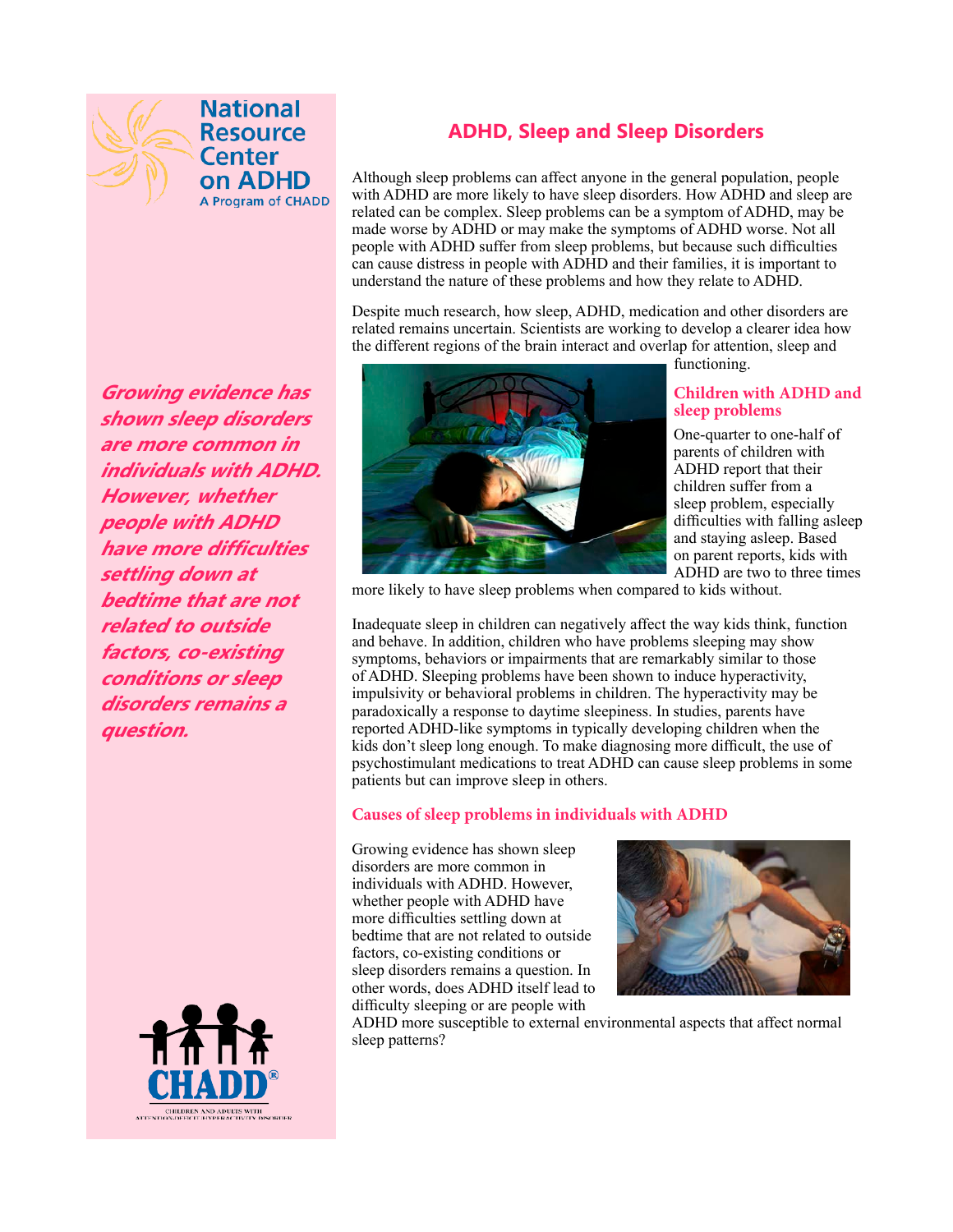Here are some specifc causes of sleep problems that can impede sleep in children or adults with ADHD.

**Bedtime resistance:** Children with ADHD may have a great deal of diffculty settling down in the evening. Interruptions during bedtime routines can be more challenging when the child has ADHD, and parents often describe

increased bedtime resistance and struggles.





beverages have long been known to increase problems with sleep. Also, the stimulant medications used to treat ADHD can contribute to sleep disorders in people with ADHD.

**Co-existing conditions:** In addition to primary sleep disorders, sleep problems in people with ADHD can also be the result of common co-existing conditions. Anxiety and depression disorders can lead to difficulties with sleeping and are two conditions often found to exist with ADHD. Drug and alcohol abuse problems also have a negative impact on a person's ability to sleep properly.

### **Common sleep disorders among people with ADHD**

Since sleep disorders can be related to ADHD or may result in ADHD-like symptoms, screening for sleep problems and disorders is recommended during initial assessment and ongoing management of patients with ADHD. The most common sleep problems that children with ADHD have are unwillingness to go bed, diffculties waking up in the morning, trouble falling asleep at night, breathing issues during sleep, night waking and daytime sleepiness.

Other sleep problems reportedly associated with ADHD in children and adults include trouble falling asleep, trouble staying asleep, waking up in the middle of the night, sleep walking, snoring, breathing difficulties, restless sleep, nightmares, daytime sleepiness, delayed sleep phase, short sleep time and anxiety around bedtime.

The following are some of the most common sleep disorders in children and adults with ADHD:

**• Restless Legs Syndrome (RLS) and Periodic Limb Movement Disorder (PLMD):** RLS is a neurological disorder characterized by an irresistible urge to move the legs to relieve uncomfortable sensations while the person is at rest. PLMS is a characterized by periodic limb movement during the sleep. The frequency of RLS in the general

population is around 2 percent. In individuals with ADHD, RLS is one of the most frequent sleep disorders. Up to 44 percent of people with ADHD may have RLS symptoms, and up to 26 percent of people suffering RLS may have ADHD or symptoms of ADHD. Daytime symptoms of RLS can mimic ADHD symptoms, such as restlessness and inattention. [For more information, see the National Institute of Neurological Disorders and Stroke (NINDS) fact sheet on RLS (http://www.ninds.nih.gov/disorders/restless\_ legs/detail\_restless\_legs.htm) or the Restless Legs Foundation at www.rls.org.]

**Sleep Disordered Breathing (SDB):** The term sleep-disordered breathing (SDB) describes a spectrum of conditions ranging from obstructive sleep apnea (OSA) to primary snoring. SDB has been consistently associated with neurobehavioral and neurocognitive deficits, including inattentive or ADHD-like symptoms.

 The frequency of SDB in children with ADHD is approximately 25–30 percent compared with 3 percent in the general population. In addition, obesity has been associated with ADHD in up to 40 percent of individuals, and obesity is associated with higher frequency of SDB. Together, these data suggest a complex interplay between ADHD, obesity and sleep problems. It is not clear if diffculties arising from SDB make existing ADHD symptoms worse in general, or only in a subset of people with ADHD.

**Circadian-rhythm sleep disorders**The human body undergoes physical, mental and behavioral changes throughout a 24-hour cycle, responding to light and darkness throughout the day. The patterns of these changes are known as circadian rhythms. The main feature of circadian-rhythm sleep disorders is the mismatch of sleep pattern timing with the day-night earth cycle leading to disrupted sleep and impaired functioning.

One of the most common problems in this category is a delayed sleepphase disorder, where sleeping and waking occur later than normal. This disorder may show up as difficulty getting to sleep, staying up too late and difficulty waking.



help4adhd.org/ <sup>2</sup>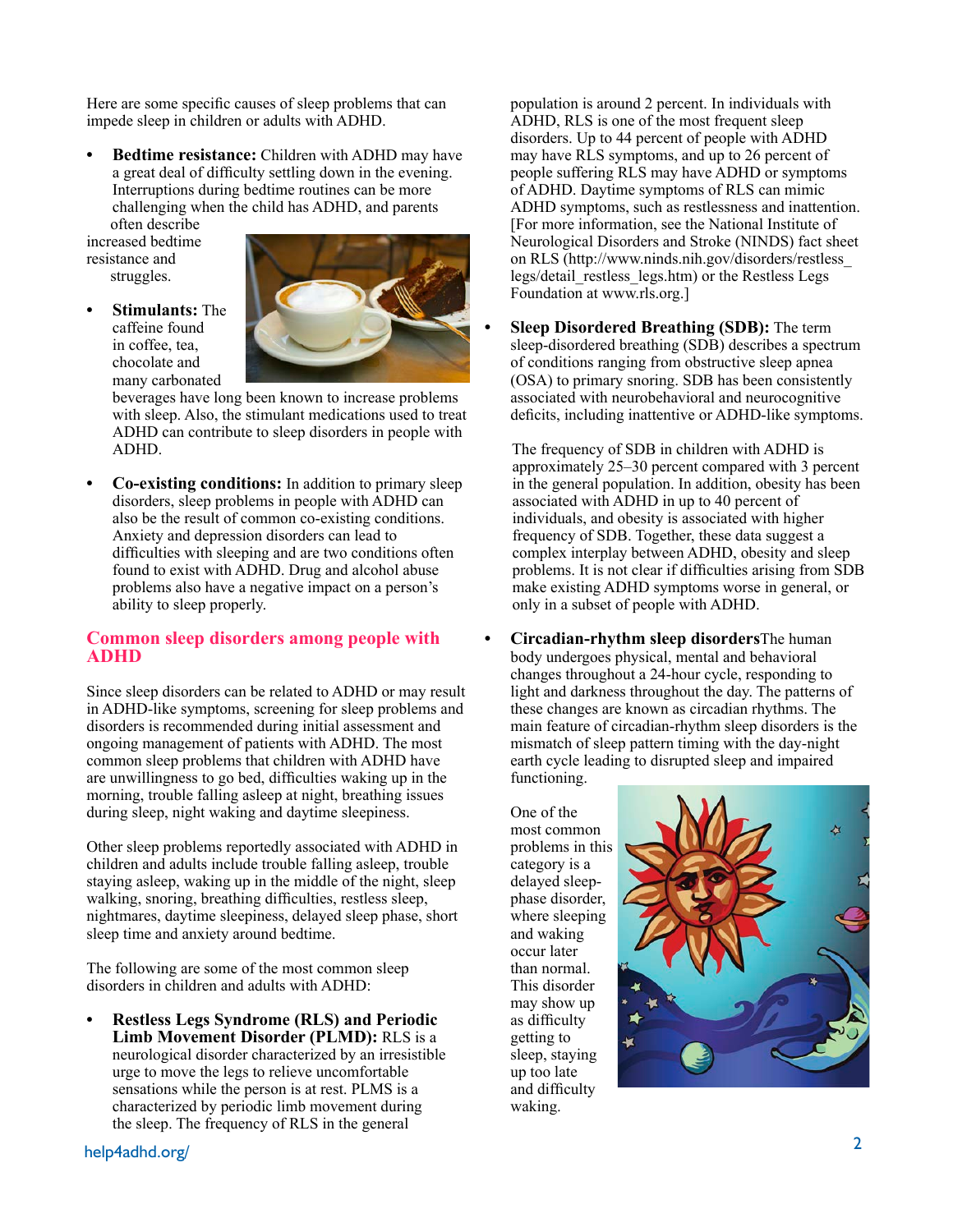Such sleep problems are common during adolescence in general, resulting in decreased total sleep time and daytime sleepiness. However, there is evidence to suggest that those problems are more common in individuals with ADHD.

# **Diagnosis**

Screening for possible sleep problems should be part ofthe evaluation of every person with behavioral and/or academic problems, especially ADHD. Identifying any sleep problems before prescribing medication will help the clinician to decide the best treatment and monitor the side effects more efficiently.

If a sleep problem is suspected, the evaluating clinician should take a thorough sleep history. The history should include questions about the usual bedtime, time required to fall asleep, night awakenings, snoring, diffculty waking up, naps and daytime drowsiness. Patients may be asked to fll out a sleep diary that records daily sleep behaviors for a number of weeks.

When clinicians diagnose ADHD, they must rule out other conditions as the source of the symptoms as well as determine whether there are any other psychiatric or neurological disorders present. Often, the same symptoms overlap in different disorders. The problem for the clinician is to discern whether a symptom belongs to ADHD, to a different disorder or to both disorders at the same time. For some individuals, the overlapping of symptoms can indicate the presence of multiple disorders. In addition, some conditions that can co-occur with ADHD may be affected by or associated with sleep problems. The clinician will use interviews and questionnaires as part of the diagnostic process to obtain information from the patient, the patient's family, and his or her teachers to screen for these other disorders.

If a sleep disorder is suspected, the clinician can recommend further evaluation. Full assessment of sleep may be done using a combination of measurements, some using devices to monitor waking and sleeping patterns and others relying on reporting (parent or self-rated questionnaires or diaries).

One of the most common assessments is the use of a sleep study or polysomnography, which is usually conducted in a sleep laboratory. Machines monitor brain waves; cardiac, muscle and eye activity; breathing patterns and the oxygen level in the blood. Sometimes these sessions use audiovisual recording as well. Although this type of sleep study is considered the best objective measurement of sleep, it has many limitations. The fact that the study occurs in a laboratory and unfamiliar environment with the person hooked up to machines can affect the traditional and natural sleep patterns, especially in children.

Nevertheless, sleep studies show that children with ADHD tend to move their limbs more, sleep less, are more likely to experience symptoms of sleep apnea, take longer to fall asleep, experience shorter true sleep time and have more

frequent daytime sleepiness than children who do not have ADHD.

Sleep questionnaires provide a wider view of the problem over time. However, they rely on the interpretations of the parents and other caregivers to provide information.

Depending on the severity of the sleep problems, th clinician will decide which assessment measurements to use.

## **Management of sleep problems in individuals with ADHD**

As part of a multimodal treatment plan for patients with ADHD, special attention needs to be given to interventions that focus on improving sleep and bedtime behavior. The National Sleep Foundation (NSF) offers tips to help adults and children sleep better. The following suggestions may help to accomplish a smoother transition from wakefulness to restful sleep.

- **Practice good sleep habits**. Maintain a regular bed and wake schedule, even on weekends; avoid caffeine after late afternoon; avoid nicotine and alcohol close to bedtime; use the bed for sleeping only and avoid having children watch television or videos before bedtime.
- **• Set up a realistic time for bed, and stick to that schedule.** Behavioral techniques may be necessary to help children with ADHD stay in bed. Children with ADHD do better with structure and knowing what to expect ahead of time.
- **• Pay attention to the room environment.** Keep the bedroom dark, quiet, cool and comfortable for the best sleep. Using a fan or humidifer to create white noise can help. Minimize potential interruptions, such as outside noise; keeping televisions, computers, videogames and other electronic equipment out of the bedroom helps create a sleep-friendly environment. The light emitted from electronics can delay the release of the sleep-inducing hormone melatonin. In addition, these devices can overstimulate the brain, making it harder to go to sleep.
- **• Get plenty of exercise during the day.** Exercise helps dissipate hyperactivity and feelings of restlessness in those with ADHD. However, exercising close to bedtime can make it more difficult to fall asleep, so exercise should be completed at least three hours before bedtime.
- **Monitor eating times**. Eating heavily too close to bedtime can inhibit a good night's sleep. However, because some children with ADHD don't get enough calories throughout the day to maintain proper nutrition, a small snack close to bedtime can ease bedtime hunger pains and help maintain a healthy weight.
- **• Establish a routine.** People beneft from a relaxing routine at the end of the day. This helps ease the transition from the activities of the day to the calm